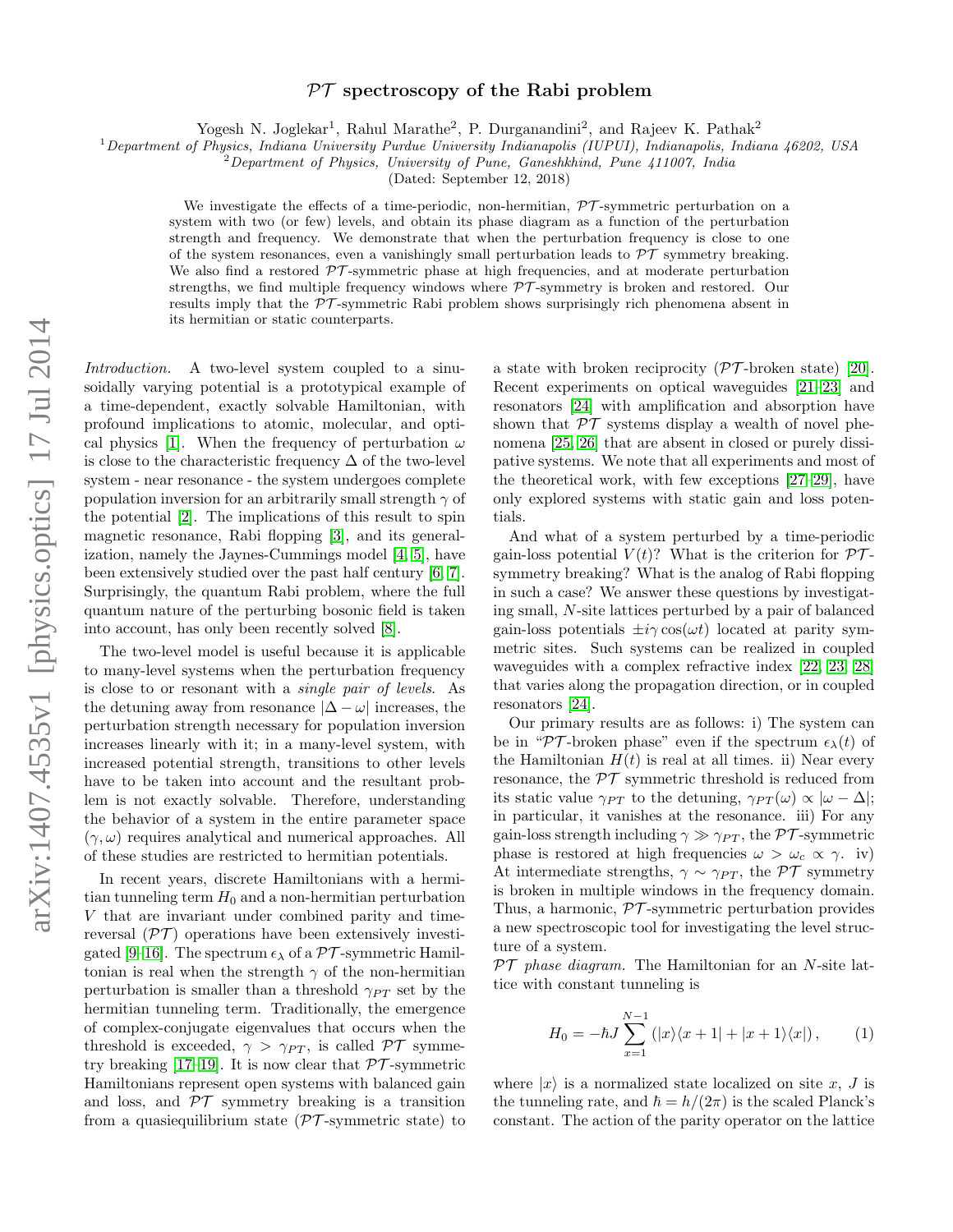

<span id="page-1-1"></span>FIG. 1. (color online) (a) PT phase diagram of a two-level system in the  $(\gamma,\omega)$  plane; plotted is the largest imaginary part of the spectrum of H. The static threshold  $\gamma_{PT}/J = 1$  is suppressed down to zero when the perturbation frequency matches a resonance,  $\omega/J = 2$ . (b) A close-up of the area marked by the white rectangle in panel (a) shows that for moderate  $\gamma/J \sim 1$ , multiple PT-symmetric (PTS) and PT-broken (PTB) regions occur when  $\omega$  is varied. (c) Maximum of the net intensity  $I(t) = \langle \psi(0) | G^{\dagger}(t)G(t) | \psi(0) \rangle$  at two cutoff times  $t = 10\pi/\omega$  (open red circles) and  $t = 20\pi/\omega$  (solid blue squares), on horizontal logarithmic axis, as a function of  $\omega$  on the vertical axis, at  $\gamma/J = 0.9$  (white dot-dashed line in panel (b)). PTB regions are distinguished by a clear dependence of  $I_{\text{max}}$  on the cutoff.

is given by  $x \to \bar{x} = N + 1 - x$  and the antilinear timereversal operator acts as  $i \rightarrow -i$ . The spectrum of  $H_0$  is given by  $\epsilon_n = -2\hbar J \cos(k_n) = -\epsilon_{\bar{n}}$  and the normalized eigenfunctions are  $\psi_n(x) = \langle x|n \rangle = \frac{\sin(k_n x)}{\sqrt{1 + 1/N}}$ where  $k_n = n\pi/(N+1)$  with  $1 \leq n \leq N$ . The energy differences  $\hbar \Delta_{nm} = \epsilon_n - \epsilon_m > 0$  define the possible resonances for this N-level system. Motivated by the Rabi problem, here we will only consider  $N = \{2, 3, 4\}$ . This system is perturbed by a balanced gain-loss potential

<span id="page-1-0"></span>
$$
V(t) = i\hbar \gamma \cos(\omega t) (|x_0\rangle\langle x_0| - |\bar{x}_0\rangle\langle \bar{x}_0|) \neq V^{\dagger}(t). \quad (2)
$$

Eq.[\(2\)](#page-1-0) implies that at time  $t = 0$ ,  $x_0$  is the gain or amplification site and  $\bar{x}_0$  is the loss or absorption site. The nonhermitian potential satisfies  $\mathcal{PT} V(t) \mathcal{PT} = V(t)$ . The total Hamiltonian  $H(t) = H_0 + V(t)$  is periodic in time, i.e.  $H(t + 2\pi/\omega) = H(t)$ , and its properties are best analyzed via its Floquet counterpart,  $\mathcal{H} = -i\hbar\partial_t + H$  [\[30–](#page-4-1) 32. In the frequency domain, the non-Hermitian,  $\mathcal{PT}$ symmetric Floquet Hamiltonian is given by

$$
\mathcal{H}_{x,x'}^{p,q} = -ip\hbar\omega\delta_{p,q}\delta_{x,x'} - \delta_{p,q}\hbar J(\delta_{x,x'+1} + \delta_{x,x'-1}) + i\hbar\gamma\delta_{x,x'}(\delta_{p,q+1} + \delta_{p,q-1})(\delta_{x,x_0} - \delta_{x,\bar{x}_0})
$$
(3)

where  $p, q \in \mathbb{Z}$  denote the Floquet band indices. In practice, a truncated Floquet Hamiltonian with  $|p| \leq N_f$  is used, so that H is an  $N(2N_f + 1) \times N(2N_f + 1)$  matrix.

We define  $PT$ -symmetry breaking as the emergence of complex-conjugate eigenvalues for the Floquet Hamilto $nian \mathcal{H}$  [\[27\]](#page-3-18). As we will show below, this can occur even if the instantaneous eigenvalues  $\epsilon_{\lambda}(t)$  of the time-dependent Hamiltonian  $H(t)$  are purely real over the entire period  $T_\omega = 2\pi/\omega.$ 

Figure [1](#page-1-1) is the  $\mathcal{PT}$ -symmetric phase diagram of a twolevel system in the  $(\gamma,\omega)$  plane. Figure [1\(](#page-1-1)a) shows the maximum imaginary part of the spectrum of the Hamiltonian  $H$  with 101 Floquet bands. The region with zero imaginary part (dark blue) is the  $\mathcal{PT}$ -symmetric phase and the region with nonzero imaginary part (all other colors) is the  $\mathcal{PT}$ -broken phase; the static,  $\omega = 0$ , threshold is given by  $\gamma_{PT}/J = 1$ . Figure. [1\(](#page-1-1)a) has three universal features that appear in systems with larger N as well. The first is a vanishingly small  $\mathcal{PT}$ -symmetric threshold  $\gamma_{PT}(\omega)$  that occurs when  $\omega$  is close to the single resonance frequency for the system,  $\Delta_{21} = 2J$ . The second is the the emergence of  $\mathcal{PT}$ -symmetric phase that occurs at large frequencies [\[29\]](#page-4-0)  $\omega > \omega_c \propto \gamma$  for any gain-loss strength including  $\gamma / J \geq 1$ . The third feature is the presence of multiple windows along the frequency axis such that the  $\mathcal{PT}$ -symmetry is broken within each window. Fig. [1\(](#page-1-1)b) is a higher resolution close-up of the parameter space marked by the white rectangle in Fig. [1\(](#page-1-1)a). It shows that for a fixed  $\gamma$ , as the frequency of the  $\mathcal{PT}$ potential is changed, multiple  $\mathcal{PT}$ -symmetric and  $\mathcal{PT}$ broken regions emerge. These regions are present both below and above the static threshold.

A complementary method to distinguish the  $PT$ broken (PTB) region from the  $\mathcal{PT}$ -symmetric (PTS) region is to track the net intensity  $I(t) = \langle \psi(t)|\psi(t)\rangle =$  $\langle \psi(0) | G^{\dagger}(t) G(t) | \psi(0) \rangle$  of an initially normalized state  $|\psi(0)\rangle$ . We obtain the non-unitary time-evolution operator

$$
G(t) = Te^{-\frac{i}{\hbar} \int_0^t dt' H(t')} \approx \prod_{k=1}^{t/\delta t} e^{-\frac{i}{\hbar} \delta t H(k\delta t)},\qquad(4)
$$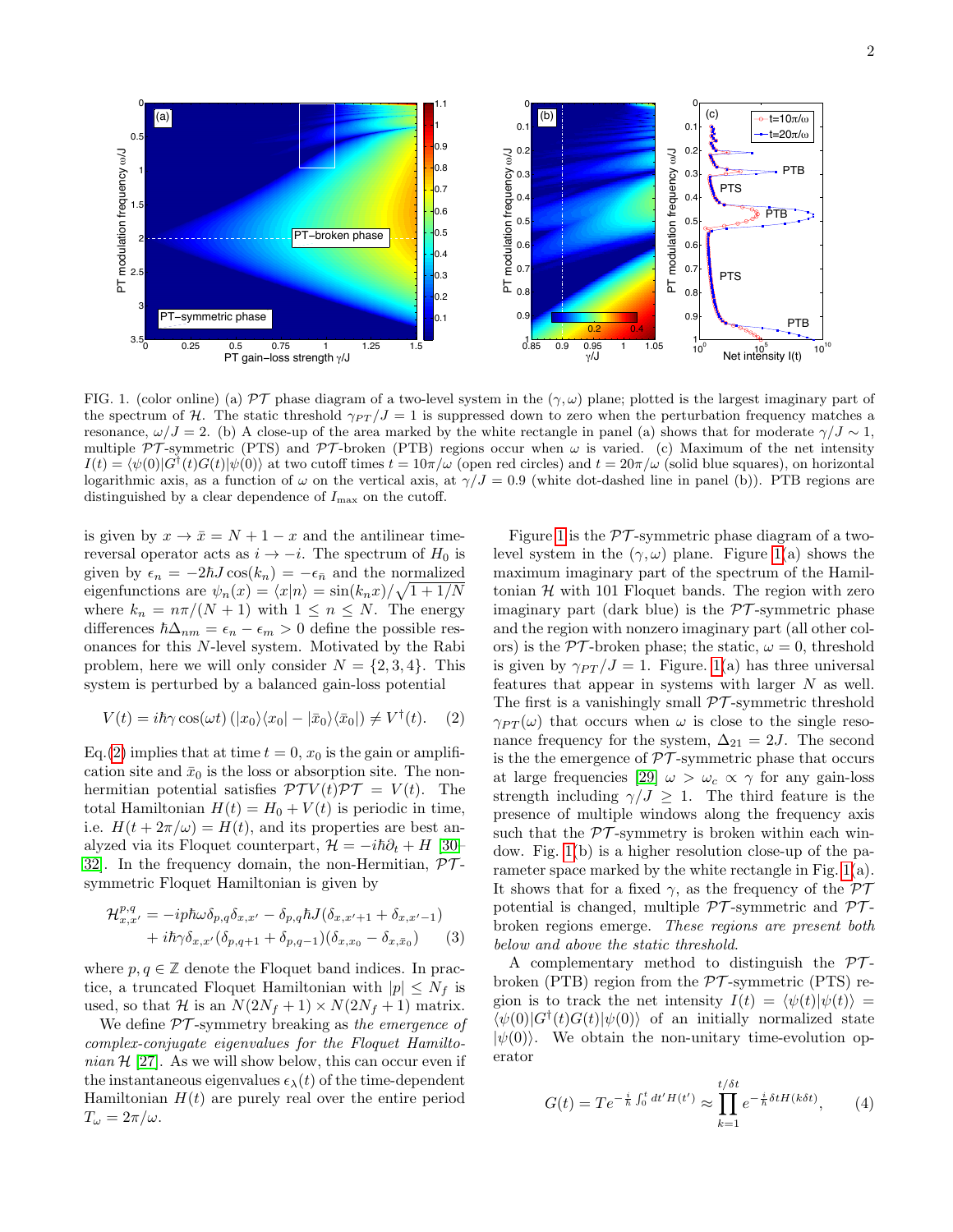where the discretization time-step  $\delta t/T_{\omega} \ll 1$  is chosen to ensure that  $G(t)$  is independent of it. Figure [1\(](#page-1-1)c) shows the maximum intensity  $I_{\text{max}}$  reached before time t at cutoff times  $t = 5T_{\omega}$  (open red circles) and  $t = 10T_{\omega}$ (solid blue squares), as a function of the  $\mathcal{PT}$ -perturbation frequency  $\omega$  on the vertical axis. These results are for  $\gamma/J = 0.9$ , initial state localized on the first site, and a time-step  $\delta t/T_\omega = 10^{-5}$ . In the PT-symmetric region,  $I(t)$  undergoes bounded oscillations and therefore  $I_{\text{max}}$  is the same for the two time-cutoffs. In a sharp contrast, in the  $PT$ -broken region,  $I(t)$  increases exponentially with time and  $I_{\text{max}}$  doubles on the logarithmic scale when the cutoff is doubled. Thus, both approaches show the existence of multiple frequency windows where  $\mathcal{PT}$  symmetry is broken; note that the phase-boundaries in Fig.  $1(c)$ do not exactly match those in Fig. [1\(](#page-1-1)b) due to the finite time-cutoff.

We remind the reader that when  $\gamma/J \leq 1$ , the  $2 \times 2$ Hamiltonian  $H(t) = i\hbar \gamma \cos(\omega t) \sigma_z - \hbar J \sigma_x$  has a purely real spectrum  $\epsilon_{\lambda}(t) = \pm \hbar [J^2 - \gamma^2 \cos^2(\omega t)]^{1/2}$  at all times, and yet, the norm of the time-evolution operator  $G(t)$ is either bounded or exponential-in-time at different frequencies [\[27\]](#page-3-18).



<span id="page-2-0"></span>FIG. 2. (color online)  $\mathcal{PT}$ -symmetric phase diagram of a three-level system; shown is the base-10 log of the maximum imaginary part of the spectrum of  $H$ . Its three features a linearly vanishing  $\mathcal{PT}\text{-threshold}$  at the resonance  $\omega/J =$  $\sqrt{2} \approx 1.41$ , a restored PT-symmetric phase at high frequencies, and multiple frequency windows with  $\mathcal{PT}$ -symmetric and  $\mathcal{PT}$ -broken phases at moderate  $\gamma/J$  - are universal.

Figure [2](#page-2-0) shows the  $\mathcal{PT}$  phase diagram of a three-level system obtained by using 81 Floquet bands. We plot the base-10 logarithm of the largest imaginary part of eigenvalues of  $H$  to easily distinguish the  $PT$ -symmetric phase (blue) and  $\mathcal{PT}$ -broken phase (red). For a threelevel system, the unperturbed spectrum is given by √  $\epsilon_n = \{0, \pm \sqrt{2}J\}$ , and has two resonance frequencies  $\epsilon_n = \{0, \pm \sqrt{2}J\}$ , and has two resonance requencies<br>  $\Delta_{21} = \sqrt{2}J = \Delta_{32}$  and  $\Delta_{31} = 2\sqrt{2}J$  $\Delta_{31} = 2\sqrt{2}J$  $\Delta_{31} = 2\sqrt{2}J$ . Fig. 2 shows a linearly vanishing  $\gamma_{PT}(\omega)$  at the first resonance  $\omega/J = \sqrt{2}$ ,

a  $PT$ -restored phase at high frequencies, and a number of frequency windows where  $\mathcal{PT}$  symmetry is broken at moderate values of  $\gamma / J \lesssim 1$ . There is no PT-broken remoderate values of  $\gamma / J \gtrsim 1$ . There is no  $PI$ -broken region near the second resonance,  $\omega / J = 2\sqrt{2}$  (not shown) because  $V(t)$  does not connect states with same parity. Thus, the phase diagram for a three-level system shares the fundamental characteristics of that for a two-level system.



<span id="page-2-1"></span>FIG. 3. (color online) Phase diagram of a 4-site lattice with gain-loss potential at the ends,  $x_0 = 1$  (a), or in the center,  $x_0 = 2$  (b). Both panels show a restored  $\mathcal{PT}$ -symmetric phase at high  $\omega$ , and multiple frequency windows with PTS and PTB regions at moderate  $\gamma/J$ . They also show a linearly vanishing threshold  $\gamma_{PT}(\omega)$  at each of the three relevant resonances, marked by dashed (a) or solid (b) white lines.

Lastly, we consider a four-level system,  $N = 4$ . In this case, the resonances between states with opposite parity case, the resonances between states with opposite parity<br>occur at  $\Delta_{21}/J = 1 = \Delta_{34}/J$ ,  $\Delta_{23}/J = (\sqrt{5}-1) \approx 1.236$ , occur at  $\Delta_{21}/J = 1 = \Delta_{34}/J$ ,  $\Delta_{23}/J = (\sqrt{5} - 1) \approx 1.230$ ,<br>and  $\Delta_{14}/J = (\sqrt{5} + 1) \approx 3.236$ . There are two inequivalent locations for the gain-loss potential,  $x_0 = 1$ and  $x_0 = 2$ , and both have the same static threshold  $\gamma_{PT}/J = 1$ . In the first case, only center-two of the four eigenvalues become complex at the threshold, whereas in the second case all four simultaneously become com-plex [\[33\]](#page-4-3). Figure [3](#page-2-1) shows the  $\mathcal{PT}$  phase diagram obtained with 41 Floquet bands. Both panels, (a) and (b), demonstrate the three salient features discussed earlier for both two and three-level systems.

Understanding the phase boundaries. We now derive the  $PT$ -phase boundaries at occur at high frequencies or vanishingly small  $\gamma$  near a resonance. The natural time-scale for an unperturbed system is proportional to  $1/J$  and its static  $\mathcal{PT}$  breaking threshold is also set by J. At high frequencies  $\omega/J \gg 1$ , the rapidly varying potential  $i\gamma \cos(\omega t)$  is replaced by its average over the characteristic time-scale,  $\gamma_{\text{av}} \propto (\gamma/\omega)J$ . For any gain-loss strength  $\gamma$ , no matter how large, increasing the frequency reduces the effective strength  $\gamma_{\text{av}}$  and thus restores the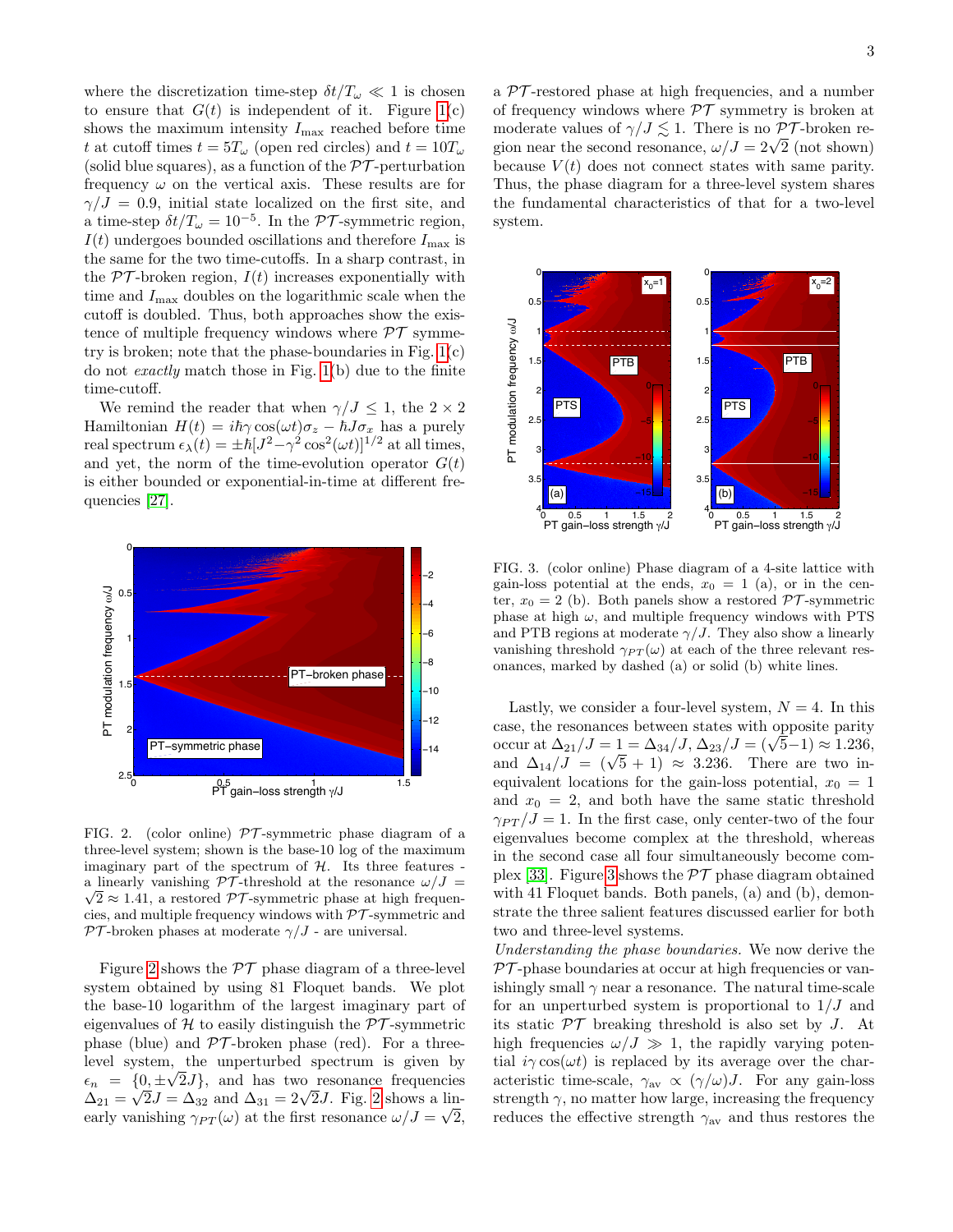$PT$ -symmetric phase. The slope of the linear phaseboundary in the region  $\omega/J \gg 1$  will depend upon the number of levels  $N$  and the location  $x_0$  of the gain-loss potential, but the linear behavior of the phase boundary is universal.

Next we derive the cone-shaped phase boundary that occurs at small  $\gamma$  in the neighborhood of a resonance  $\omega \sim$  $\Delta_{nm}$ . For a state  $|\psi(t)\rangle = \sum_{n} c_n(t) \exp(-i\epsilon_n t/\hbar)|n\rangle$ , the interaction-picture equation of motion for the leveloccupation coefficients  $c_n(t)$  is given by

<span id="page-3-21"></span>
$$
i\partial_t c_n(t) = \sum_{m=1}^N V_{nm}(t)e^{+i\Delta_{nm}t}c_m(t),\tag{5}
$$

$$
V_{nm}(t) = i\gamma \cos(\omega t)[1 - (-1)^{n+m}]\langle n|x_0\rangle\langle x_0|m\rangle. \tag{6}
$$

For a two-level system, when  $\omega \approx \Delta_{21} = 2J$ , averaging over high-frequency terms simplifies Eq.[\(5\)](#page-3-21) to

<span id="page-3-22"></span>
$$
\partial_t^2 c_{1,2}(t) + [(\omega/2 - J)^2 - (\gamma/2)^2] c_{1,2}(t) = 0. \tag{7}
$$

Eq.[\(7\)](#page-3-22) implies that when  $|\omega - 2J| > \gamma$ , the coefficients  $c_1(t)$  and  $c_2(t)$  oscillate in time and remain bounded, and the system is in the  $\mathcal{PT}\text{-symmetric}$  phase. When  $|\omega - 2J| < \gamma$ ,  $c_{1,2}(t)$  increase with time exponentially, and the system is in the  $\mathcal{PT}$ -broken phase. Thus,  $\mathcal{PT}$ symmetric phase boundary is given by  $\gamma_{PT}(\omega) = |\omega - 2J|$ , and the threshold gain-loss strength vanishes as  $\omega \rightarrow$  $\Delta_{21} = 2J$ . A visual inspection of Fig. [1\(](#page-1-1)a) shows that, indeed, the slope of the phase-boundary lines fanning away from  $\omega = 2J$  is one. Eq.[\(7\)](#page-3-22) also implies that along the cone-shaped phase boundary, the net intensity  $I(t)$  grows quadratically with time [\[20,](#page-3-12) [21,](#page-3-13) [24\]](#page-3-15).

When  $N = 3$  a similar analysis with three equidistant levels implies that near resonance  $c_2(t)$  satisfies a third-order differential equation,  $\partial_t^3 c_2(t) +$  $\left[ (\omega - \sqrt{2}J)^2 - (3\gamma/4)^2 \right] \partial_t c_2(t) = 0.$  Therefore, the phase-boundary separating the  $\mathcal{PT}$ -broken region from the PT-symmetric region is given by  $\gamma_{PT}(\omega) = (4/3)|\omega \sqrt{2J}$ . This, too, can be verified by a visual inspection of Fig. [2.](#page-2-0) Our analysis also predicts that along this phase boundary, the net intensity of an initially normalized state increases quartically with time, i.e.  $I(t) \propto t^4$ , because  $\partial_t^3 c_2(t) = 0$ . In an N-level system, our analysis is applicable to a pair of levels  $m, n$  when the  $\mathcal{PT}$ perturbation frequency is close to the resonance that connects those levels,  $\omega \sim \Delta_{nm}$ .

Thus, a vanishingly small  $\mathcal{PT}$  perturbation induces PT -symmetry breaking when the frequency of the perturbation is close to a resonance. Near resonance, the spatial oscillations of a state match the gain-loss temporal oscillations; as a result, it spends most of the time on the gain-medium site, leading to an exponential growth in the net intensity.

Conclusion. In this paper, we have proposed the  $\mathcal{PT}$ symmetric Rabi model. We have shown that a harmonic, gain-and-loss perturbation leads to a rich  $\mathcal{PT}$  phase diagram with three salient features. Among them is the existence of multiple frequency windows in which  $\mathcal{PT}$ symmetry is broken and restored. Time-dependent  $\mathcal{PT}$ potentials have been extensively investigated in continuum one-dimensional optical structures [\[25,](#page-3-16) [26\]](#page-3-17). Our results show that such potentials are a surprising spectroscopic probe, where the phase of the system -  $\mathcal{PT}$ -broken or  $\mathcal{PT}$ -symmetric - denotes the proximity of the perturbation frequency to a resonance of the system.

Although we have focused only on few-level systems here, our results are applicable to larger lattices, particularly in the vicinity of a resonance. Deep in the  $\mathcal{PT}$ broken phase, at long times, nonlinear effects also become relevant, although they do not affect our findings.

This work was supported by NSF DMR-1054020 (YJ), Department of Science and Technology, India (RM), BUCD University of Pune (PD), and University of Pune research grant BCUD/RG/9 (RP). YJ thanks the hospitality of University of Pune where this work began.

- <span id="page-3-0"></span>[1] J.J. Sakurai, Modern Quantum Mechanics (Addison Wesley, Reading, MA 1995).
- <span id="page-3-1"></span>[2] I.I. Rabi, Phys. Rev. **51**, 652 (1937).
- <span id="page-3-2"></span>[3] A.E. Siegman, Lasers (University Science Books, Palo Alto, CA 1986).
- <span id="page-3-3"></span>[4] E.T. Jaynes and F.W. Cummings, Proc. of the IEEE 51, 89 (1963).
- <span id="page-3-4"></span>[5] F.W. Cummings, Phys. Rev. 140, A 1051 (1965).
- <span id="page-3-5"></span>[6] P.L. Knight and P.W. Milonni, Phys. Rep. 66, 21 (1980).
- <span id="page-3-6"></span>[7] B.W. Shore and P.L. Knight, J. Mod. Opt. 40, 1195 (1993).
- <span id="page-3-7"></span>[8] D. Braak, Phys. Rev. Lett. **107**, 100401 (2011).
- <span id="page-3-8"></span>[9] M. Znojil, Phys. Rev. A **82**, 052113 (2010).
- [10] M. Znojil, Phys. Lett. A **375**, 3435 (2011).
- [11] O. Bendix et al., Phys. Rev. Lett. **103**, 030402 (2009).
- [12] L. Jin and Z. Song, Phys. Rev. A 80, 052107 (2009).
- [13] Y.N. Joglekar et al., Phys. Rev. A  $82$ , 030103(R) (2010).
- [14] Y.N. Joglekar and A. Saxena, Phys. Rev. A 83, 050101(R) (2011).
- [15] D.D. Scott and Y.N. Joglekar, Phys. Rev. A 83, 050102(R) (2011).
- <span id="page-3-9"></span>[16] G. Della Valle and S. Longhi, Phys. Rev. A 87, 022119 (2013).
- <span id="page-3-10"></span>[17] C.M. Bender and S. Boettcher, Phys. Rev. Lett. 80, 5243 (1998).
- [18] C.M. Bender, D.C. Brody, and H.F. Jones, Phys. Rev. Lett. 89, 270401 (2002).
- <span id="page-3-11"></span>[19] C.M. Bender, Rep. Prog. Phys. 70, 947 (2007) and references therein.
- <span id="page-3-12"></span>[20] Y.N. Joglekar et al., Eur. Phys. J. Appl. Phys. 63, 30001 (2013).
- <span id="page-3-13"></span>[21] A. Guo et al., Phys. Rev. Lett. **103**, 093902 (2009).
- <span id="page-3-19"></span>[22] C.E. Rüter *et al.*, Nat. Phys. 6, 192 (2010).
- <span id="page-3-14"></span>[23] L. Feng et al., Science **333**, 729 (2011).
- <span id="page-3-15"></span>[24] A. Regensburger *et al.*, Nature  $488$ , 167 (2012).
- <span id="page-3-16"></span>[25] Z. Lin et al., Phys. Rev. Lett.  $106$ ,  $213901$  (2011).
- <span id="page-3-17"></span>[26] L. Feng et al., Nat. Mater. 12, 108 (2013).
- <span id="page-3-18"></span>[27] N. Moiseyev, Phys. Rev. A 83, 052125 (2011).
- <span id="page-3-20"></span>[28] X. Luo *et al.*, Phys. Rev. Lett. **110**, 243902 (2013).